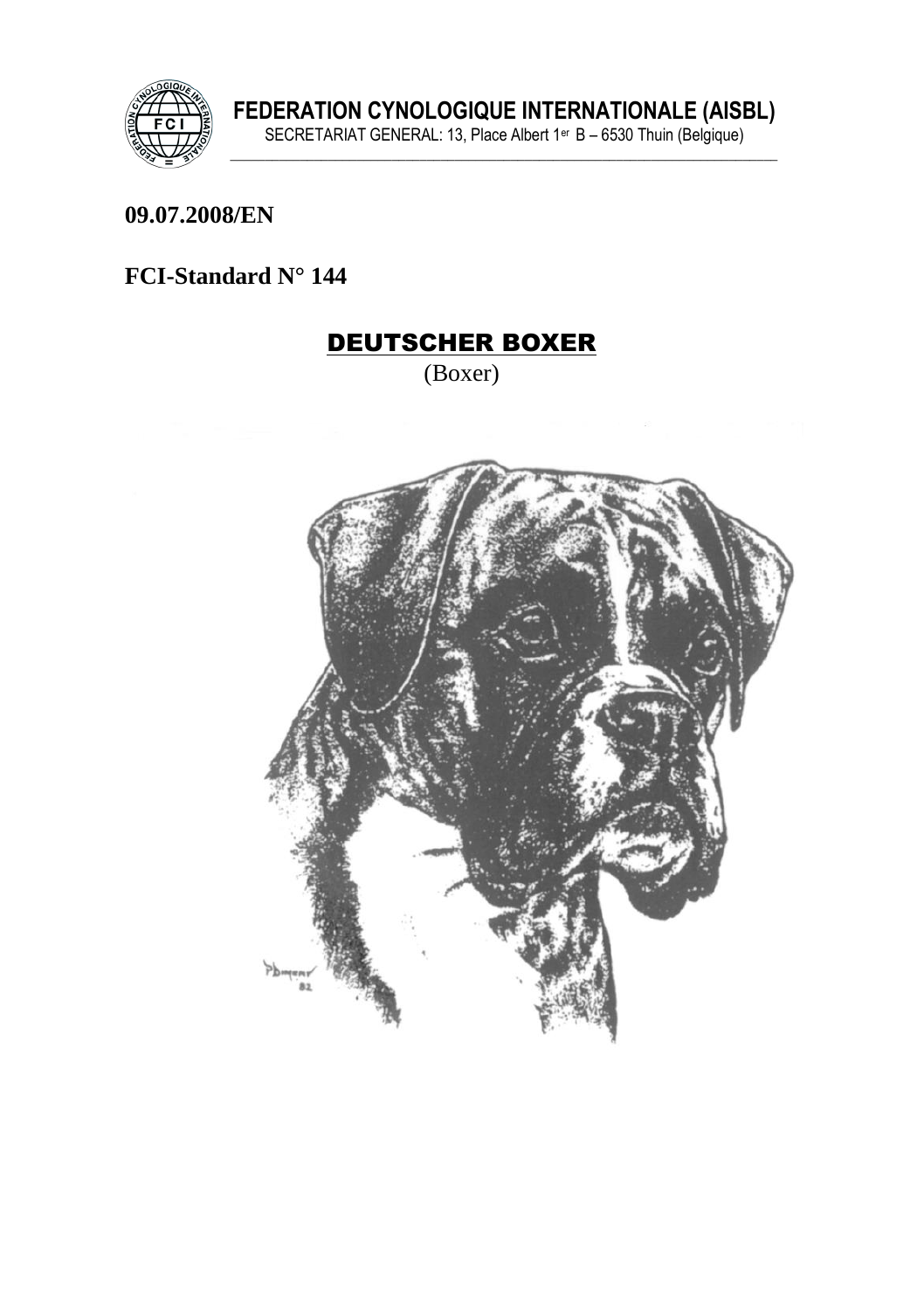**TRANSLATION**: Mrs C. Seidler, revised by Mrs Sporre-Willes and R. Triquet. Revised by J. Mulholland 2008. Official language (DE).

**ORIGIN**: Germany.

### **DATE OF PUBLICATION OF THE OFFICIAL VALID STANDARD**: 01.04.2008.

**UTILIZATION**: Companion, Guard and Working Dog.

| <b>FCI-CLASSIFICATION:</b> | Group $2$                     | Pinscher             | and                    |  |
|----------------------------|-------------------------------|----------------------|------------------------|--|
|                            |                               | Schnauzer- Molossoid |                        |  |
|                            |                               |                      | breeds- Swiss Mountain |  |
|                            |                               | and Cattle Dogs.     |                        |  |
|                            | Section 2.1 Molossoid breeds, |                      |                        |  |
|                            |                               | mastiff type.        |                        |  |
|                            | With working trial.           |                      |                        |  |

**BRIEF HISTORICAL SUMMARY:** The small, so called Brabant Bullenbeisser is regarded as the immediate ancestor of the Boxer. In the past, the breeding of these Bullenbeissers was in the hands of the huntsmen, whom they assisted during the hunt. Their task was to seize the game put up by the hounds and hold it firmly until the huntsman arrived and put an end to the prey. For this job the dog had to have jaws as wide as possible with widely spaced teeth, in order to bite firmly and hold on tightly. A Bullenbeisser which had these characteristics was best suited to this job and was used for breeding. Previously**,** only the ability to work and utilization were considered. Selective breeding was carried out which produced a dog with a wide muzzle and an upturned nose.

**GENERAL APPEARANCE**: The Boxer is a medium sized, smooth coated, sturdy dog of compact, square build and strong bone. His muscles are taut, strongly developed and moulded in appearance.

His movement is lively, powerful with noble bearing. The Boxer must be neither cumbersome nor heavy, nor light or lacking in body substance.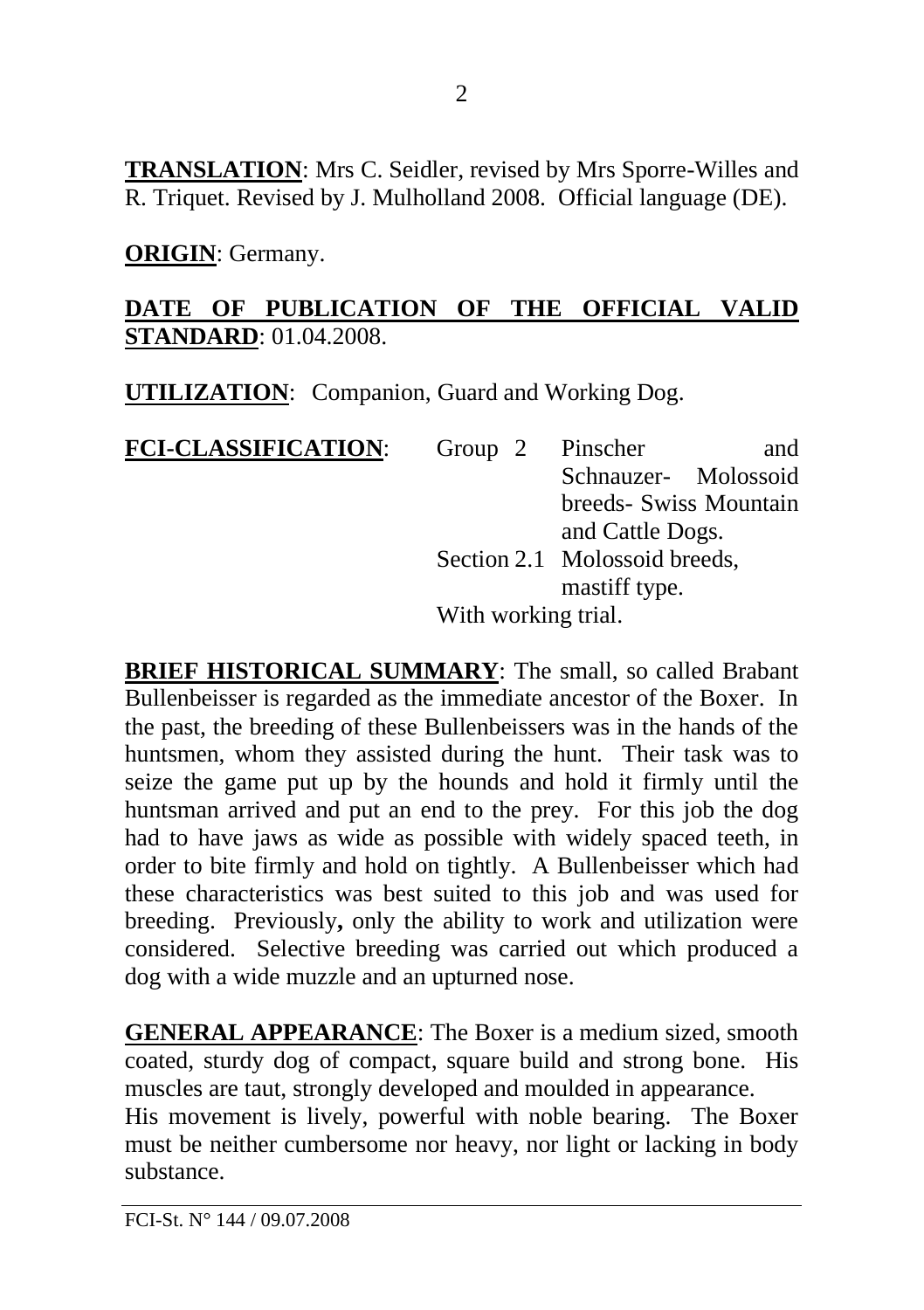# **IMPORTANT PROPORTIONS**:

a) Length of body / Height at withers: Square build, which means that the horizontal line of the back is perpendicular to the vertical line passing through the point of shoulder and to the other vertical line passing through the point of buttock, thus defining a square outline.

b) Depth of brisket / Height at withers: The chest reaches to the elbows. Depth of chest is half the height at withers.

c) Length of nose bridge / Length of head: Length of nose bridge in relation to skull should be 1:2 (measured respectively from tip of nose to inner corner of eye and from inner corner of eye to occiput).

**BEHAVIOUR / TEMPERAMENT:** The Boxer should be fearless self-confident, calm and equable. Temperament is of the utmost importance and requires careful attention. Devotion and loyalty towards his master and his entire household, his watchfulness and self-assured courage as a defender are famous. He is harmless with his family but distrustful of strangers. Happy and friendly in play, yet fearless in a serious situation. Easy to train on account of his willingness to obey, his pluck and courage, natural keenness, and scent capability. Undemanding and clean, he is just as agreeable and appreciated in the family circle as he is as a guard, companion and working dog. His character is trustworthy, with no guile or cunning, even in old age.

**HEAD**: This gives the Boxer his characteristic look. Must be in good proportion to the body and appear neither too light nor too heavy. Muzzle should be as broad and powerful as possible. The harmony of the head depends on the balance between muzzle and skull.

From whichever direction the head is viewed, from front, above or sideways, the muzzle must always be in the right proportion to the skull i.e. it must never appear too small. It should be clean, not showing any wrinkle. However**,** natural folds are formed in the cranial region when alerted. From root of nose, folds are always indicated running in a downward direction on both sides.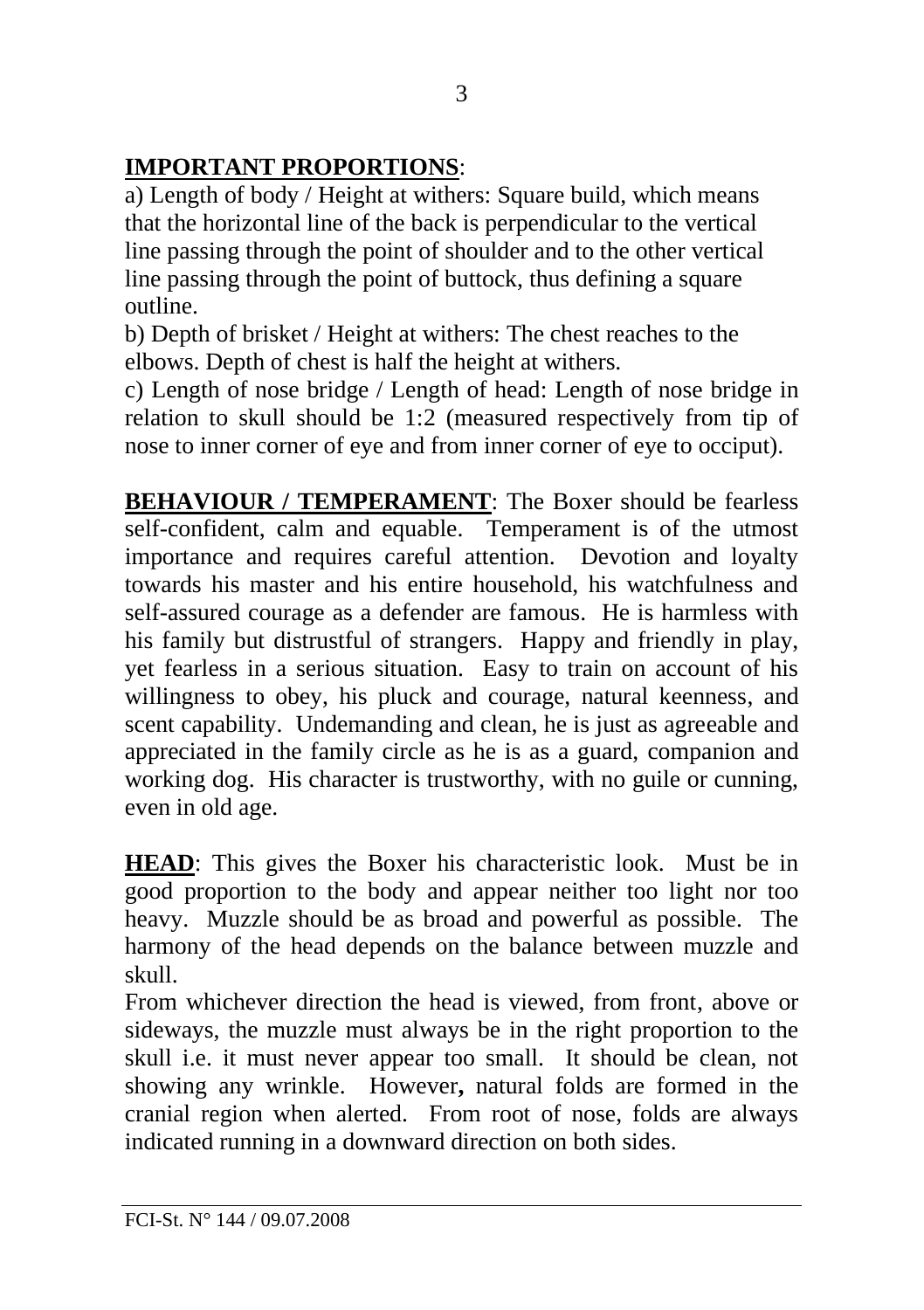The dark mask is confined to the muzzle and must be in sharp contrast to the colour of the head so that the face does not appear sombre.

#### CRANIAL REGION:

Skull: The cranial region should be as lean and angular as possible. It is slightly arched, neither too round and short**,** nor flat; nor should it be too broad. Occiput not too pronounced. Furrow in forehead only slightly marked, must not be too deep, especially between the eyes.

Stop: The forehead forms a distinct stop with the bridge of nose. Bridge of nose must not be forced back into the forehead as in the Bulldog, nor should it be downfaced.

#### FACIAL REGION:

Nose: Nose is broad and black and only slightly turned up with wide nostrils. Tip of nose is placed slightly higher than root of nose.

Muzzle: The muzzle is powerfully developed in three-dimensional volume, neither pointed nor narrow, nor short or shallow. Its appearance is influenced by:

a) Shape of jaw. b) Position of canine teeth. c) Shape of lips. The canines must be placed as far apart as possible and must be of good length, making the front of the muzzle broad, almost square and forming a blunt angle with bridge of nose.

In front, the edge of the upper lip rests on the edge of the lower lip. The part of the lower jaw with lower lip curved upwards, called the chin, must not markedly protrude over upper lip, seen from front. Nor should it be hidden by the upper lip but should be well defined from front and side.

The canines and incisors of the lower jaw must not be visible when mouth is closed, neither should the tongue show. Median groove in the upper lip (philtrum) is clearly visible.

Lips: The lips complete the shape of the muzzle. The upper lip is thick and padded and fills the space formed by the undershot lower jaw; it is supported by the lower canines.

Jaws/Teeth: The lower jaw protrudes beyond the upper jaw and is curved slightly upwards. The Boxer is undershot.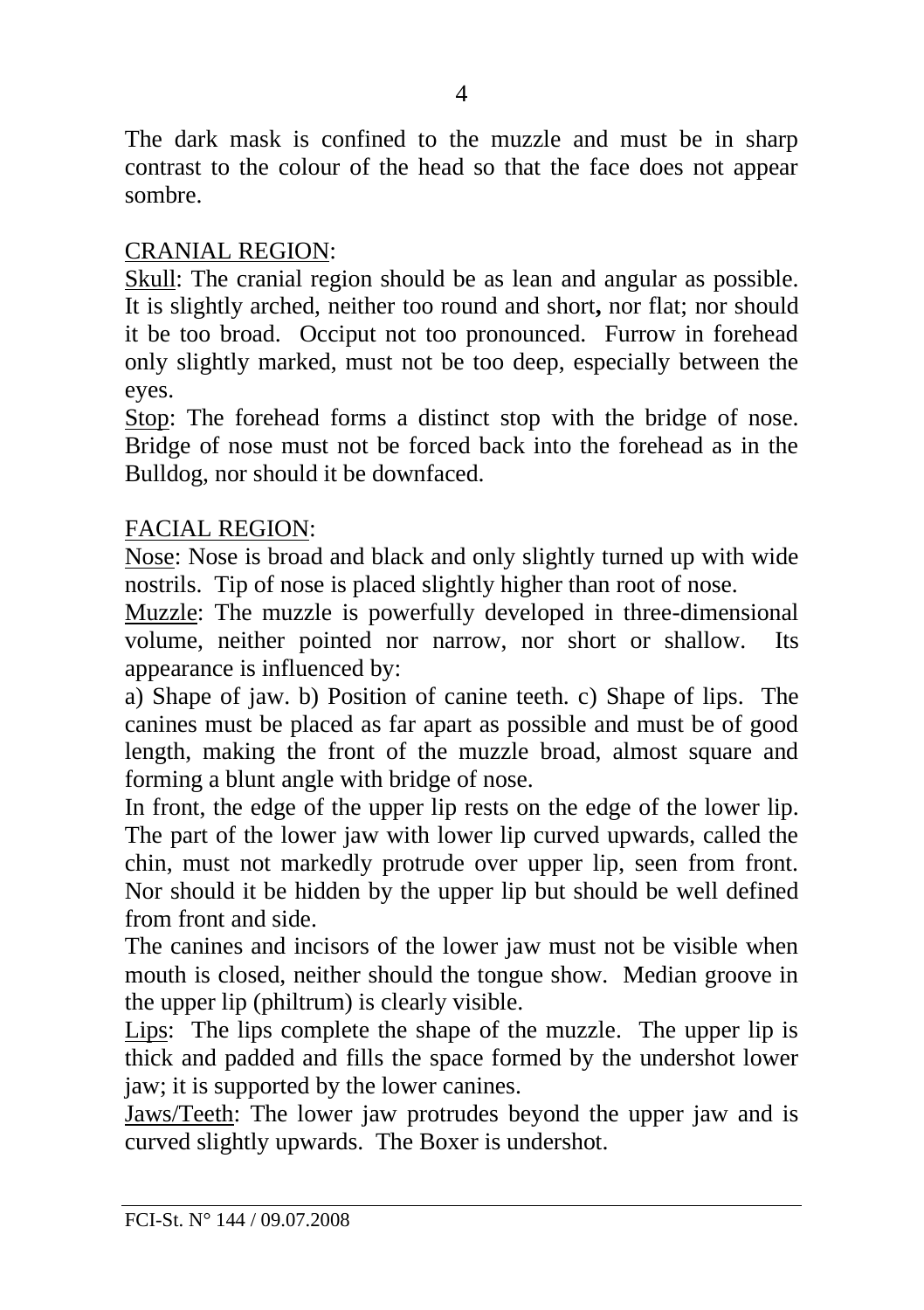The upper jaw is broad where it joins the cranial region, tapering only slightly towards the front. The teeth are strong and healthy. The incisors are as even as possible, set in a straight line. Canines wide apart and of good size.

Cheeks: Cheeks are developed in proportion with the strong jaws without markedly bulging. They merge with the muzzle in a slight curve.

**EYES**: The dark eyes are neither too small nor protruding or deep set. Their expression conveys energy and intelligence and must not be threatening or piercing. Eye rims must be dark.

**EARS**: The natural ears are of appropriate size. They are set on wide apart on highest part of skull. In repose they lie close to the cheeks and turn forward with a definite crease**,** especially when the dog is alert.

**NECK**: Topline runs in an elegant arch from the clearly marked nape to the withers. It should be of ample length, round, strong and muscular.

**BODY**: Square body resting on sturdy**,** straight legs.

Withers: Should be marked.

Back: Including loin should be short, firm, straight, broad and muscular.

Croup: Slightly sloping, broad and only slightly arched. Pelvis should be long and broad, especially in bitches.

Chest: Deep, reaching to elbows. Depth of chest is half the height at withers. Well-developed forechest. Ribs well sprung but not barrelshaped, extending well to the rear.

Underline: Running towards rear in elegant curve. Short**,** taut flanks slightly tucked up.

**TAIL**: Set on high rather than low. **The tail is of normal length and**  left natural.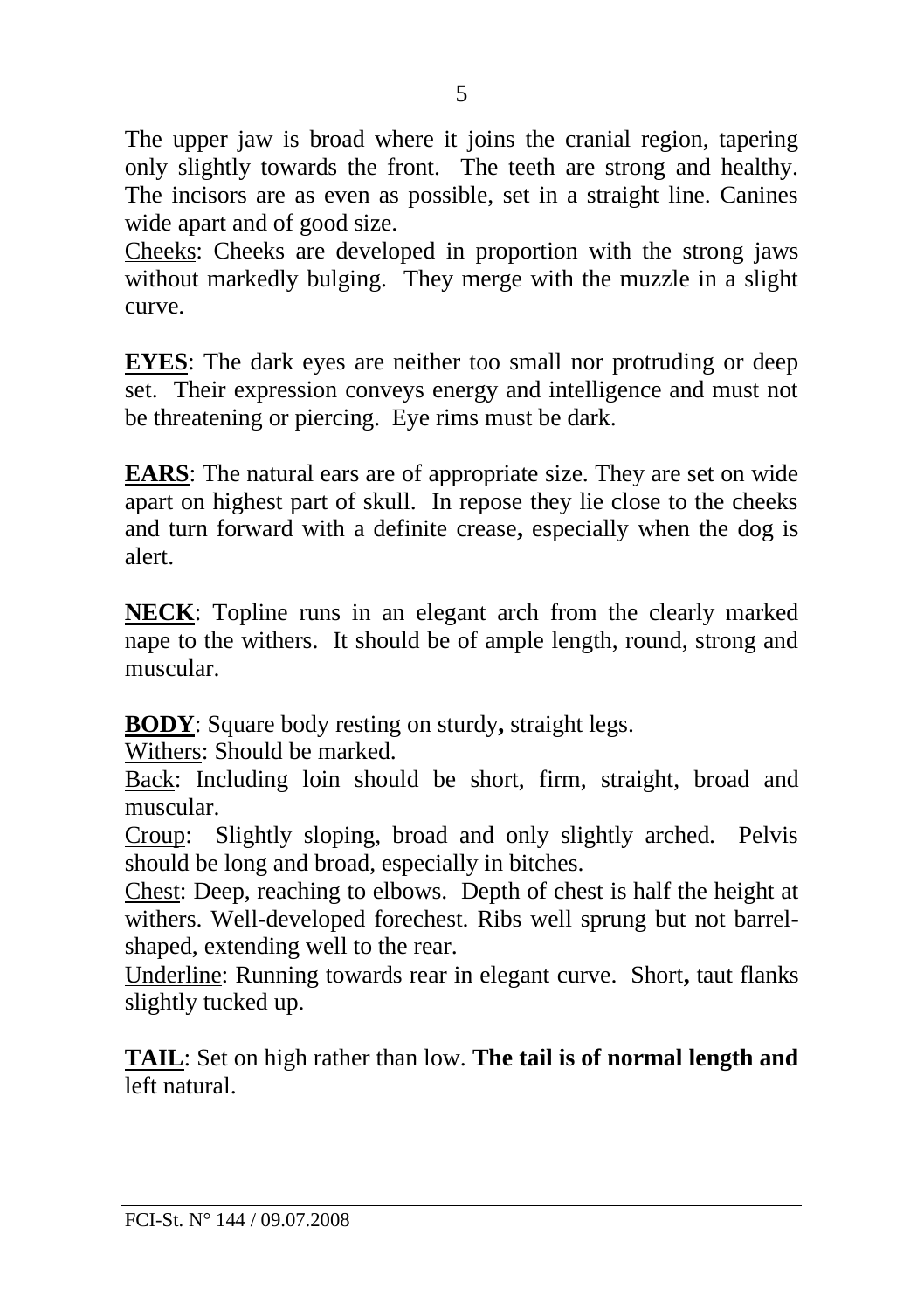### **LIMBS**

#### FOREQUARTERS:

General appearance: Front legs**,** seen from front**,** must stand parallel and have strong bone.

Shoulders: Long and sloping, connected firmly to body. Should not be too loaded.

Upper arm: Long, making a right angle to shoulder blade.

Elbows: Neither too close to side of chest nor turned out.

Forearm: Vertical, long, lean and muscled.

Carpus (wrist): Strong, well defined, but not exaggerated.

Metacarpus (Pastern): Short, almost perpendicular to ground.

Front feet: Small, round, tight, well cushioned and hard pads.

#### HINDQUARTERS:

General appearance: Very muscular, the muscles brick hard and visible under the skin.

Hindlegs: Seen from rear: straight.

Thigh: Long and broad. Angles of hip and knee are open but as little as possible.

Knee (Stifle): When dog is standing, should reach sufficiently forward so that it would touch a perpendicular line from point of hip to ground.

Lower thigh: Very muscular.

Hock: Strong and well defined but not exaggerated. Angle approximately 140 degrees.

Metatarsus (Rear Pastern): Short with slight inclination, 95-100 degrees to the ground.

Hind feet: Slightly longer than front feet, tight; well cushioned and hard pads.

**GAIT / MOVEMENT**: Lively, full of strength and nobility.

**SKI**N: Dry, elastic without any wrinkles.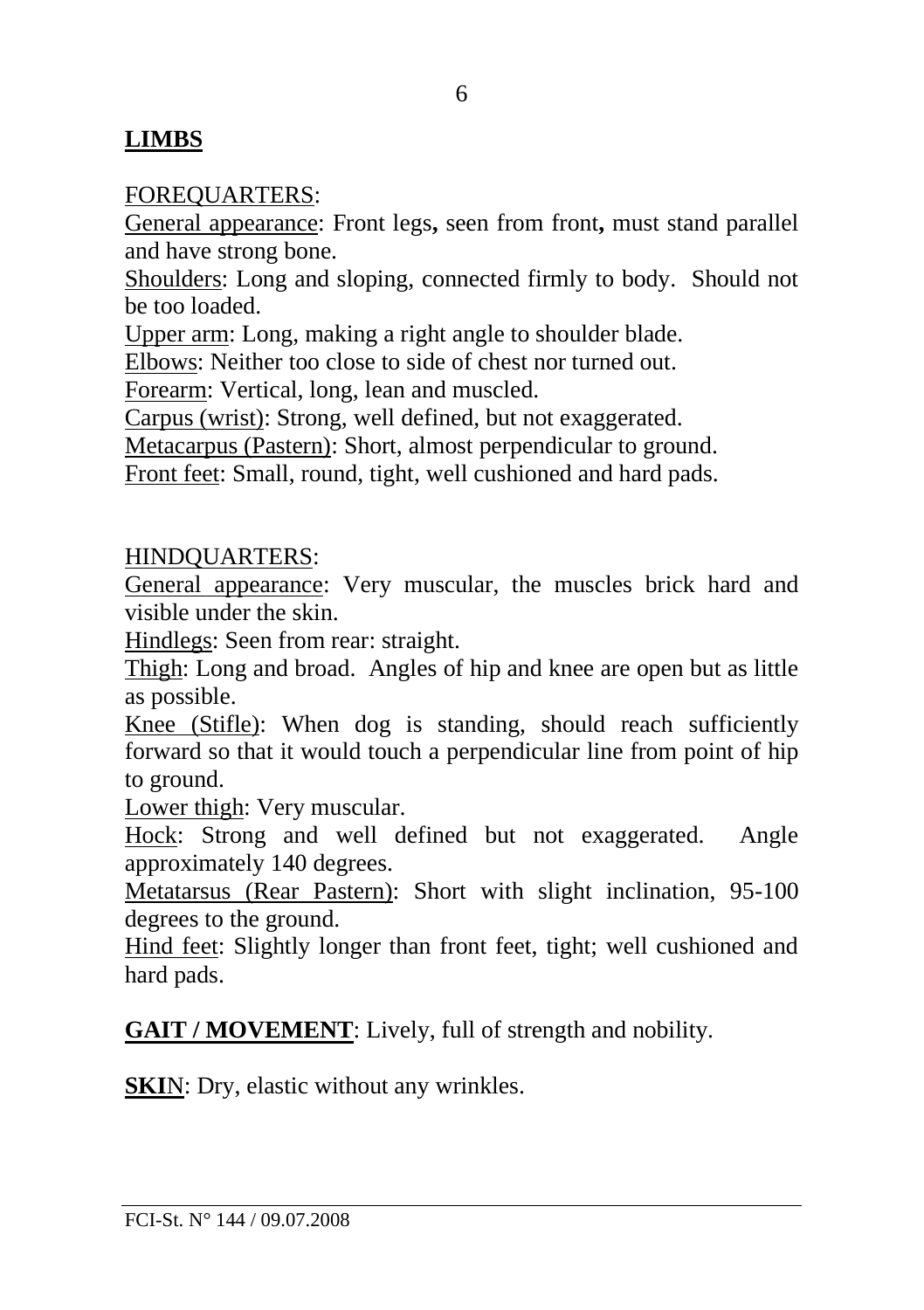# **COAT**

Hair: Short, hard, glossy and close fitting.

Colour: Fawn or brindle: Fawn comes in various shades from light fawn to dark deer red but the most attractive shades are in the middle range (red fawn). Black mask. The brindle variety: fawn background of varying shades has dark or black stripes running parallel to ribs. Stripes must contrast distinctly to ground colour. White markings should not be discarded. They can be quite pleasant.

### **SIZE AND WEIGHT**:

Height at the withers: Dogs: 57-63 cm. Females: 53-59 cm.

Weight: Dogs: over 30 kg when height at withers is ca 60 cm. Bitches: about 25 kg when height at withers is ca 56 cm.

**FAULTS**: Any departure from the foregoing points should be considered a fault and the seriousness with which the fault should be regarded should be in exact proportion to its degree and its effect upon the health and welfare of the dog.

- Behaviour / Temperament: Lack of spirit.
- Head: Lack of nobility and typical expression, sombre face, Pinscher or Bulldog type head. Dribbling, showing of teeth or tongue. Muzzle too pointed or slight. Bridge of nose falling away. Leather or weather nose, pale nose leather. So called, "hawk eye", lack of pigment in haw. In uncropped ears: Flying, half erect or erect ears, rose ears. Wry jaw, slanting teeth, incorrect position of teeth, poorly developed teeth, and unsound teeth due to illness.
- Neck: Short, thick, and throaty.
- Body: Front too broad or low to the ground. Sagging body, roach or sway back. Lean, long, narrow, sagging loin, loosely coupled body.

Arched loin, croup falling away. Narrow pelvis, hollow flanks, pendulous belly.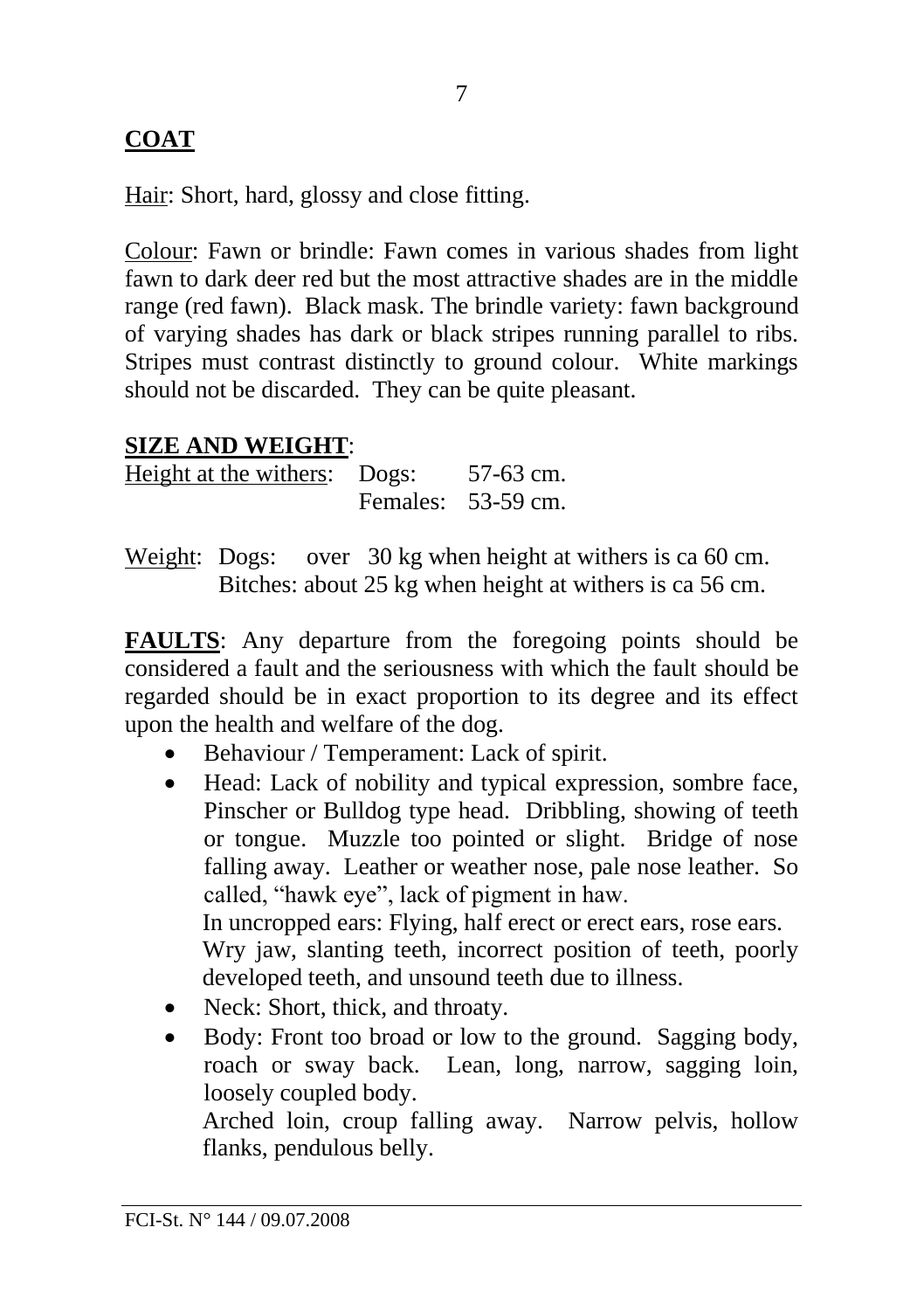- Tail: Low set on, kink tail.
- Forequarters: French front, loose shoulders, loose elbows, weak pastern, hare foot, flat, splayed feet.
- Hindquarters: Weak muscles. Too much or too little angulation, down on hocks, barrel hocks, cow hocks, narrow hocks, dewclaws, hare foot, flat, splayed feet.
- Movement: Waddling, insufficient reach, pacing, stilted gait.
- Colour of coat: Mask extending beyond muzzle. Stripes (brindling) too close together or too sparse. Sooty ground colour. Mingled colours. Unattractive white markings such as a entirely white head or white on one side of the head. Other colours and white markings exceeding one third of the ground colour.

### **DISQUALIFYING FAULTS**:

- **Aggressive or overly shy.**
- Any dog clearly showing physical or behavioural abnormalities.
- **N.B.**:
	- Male animals should have two apparently normal testicles fully descended into the scrotum.
	- Only functionally and clinically healthy dogs, with breed typical conformation should be used for breeding.